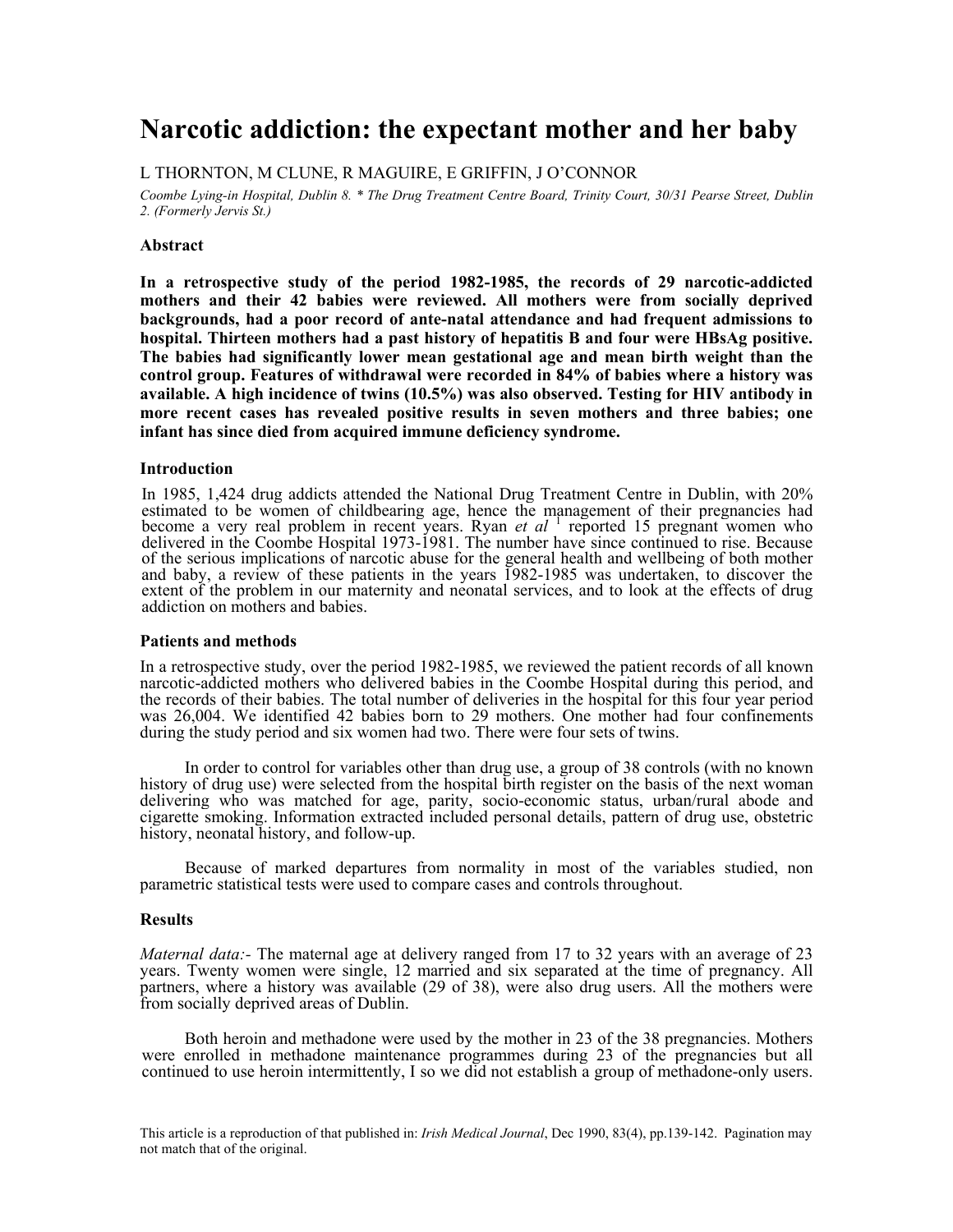The dose of methadone received in most cases was no more than 25mg per day. This appears to be a low dose compared to that used in other countries and probably reflects the poor quality of street heroin available to drug addicts in Ireland. All patients except one were cigarette smokers.

*Antenatal care* (table 1): The study group had significantly

|                            | <b>Addict</b><br>$(n = 38)$ | Control<br>$(n = 38)$ |
|----------------------------|-----------------------------|-----------------------|
| Antenatal care             | 32                          | 37                    |
| Mean no. antenatal visits  | $4.7*$                      | 7.1                   |
| (Range)                    | $(0-14)$                    | $(0-13)$              |
| Total number hospital      |                             |                       |
| Admissions                 | 28                          | 15                    |
| Mean duration stay in days | 7.7                         | 4.7                   |
| (Range)                    | $(1-37)$                    | $(3-19)$              |

|  | TABLE 1 – Maternal data |  |
|--|-------------------------|--|
|--|-------------------------|--|

*\*p* = *0.006* 

| TABLE 2 – Hepatitis B and HIV: results of screening |    |            |           |
|-----------------------------------------------------|----|------------|-----------|
| <b>Hepatitis B</b>                                  | n  | Tested     | Positive  |
|                                                     |    | for HBsAg  | for HBsAg |
| Mothers                                             | 29 | 27         | 4         |
| <b>Babies</b>                                       | 42 | 27         |           |
| Past history of Hepatitis B                         |    | 13 mothers |           |
| <b>HIV</b>                                          | n  | Tested     | Positive  |
| Mothers                                             | 29 | 16         |           |
| <b>Babies</b>                                       | 42 |            |           |

fewer antenatal visits than the controls but had more hospital admissions with longer average duration of stay. (This difference in number of admissions did not reach statistical significance).

 Sexually transmitted diseases were diagnosed in the drug-addicted group only, with three women having vulval warts and two babies having gonococcal ophthalmia.

 Twenty seven of the drug addicted mothers were tested for hepatitis B surface antigen (HBsAg) and four were found to be positive. However, there was a previous history of hepatitis B recorded in 13 mothers (table 2).

 *Acquired Immune Deficiency Syndrome:* It is estimated that 20-30% of all drug addicts in Dublin are HIV positive, but 46% of pregnant drug addicts have been found to be HIV positive. During 1985 testing for HIV began and seven of the 16 women tested were found to be positive.

 *Labour and Delivery:* For comparison of duration of labour, analgesia in labour, birth asphyxia and mode of delivery, twins and their controls were excluded.

 The average duration of labour was the same in both groups, at 4.6 hours. Fewer of the study group received pethidine in labour (this difference was not statistically significant) (table 3).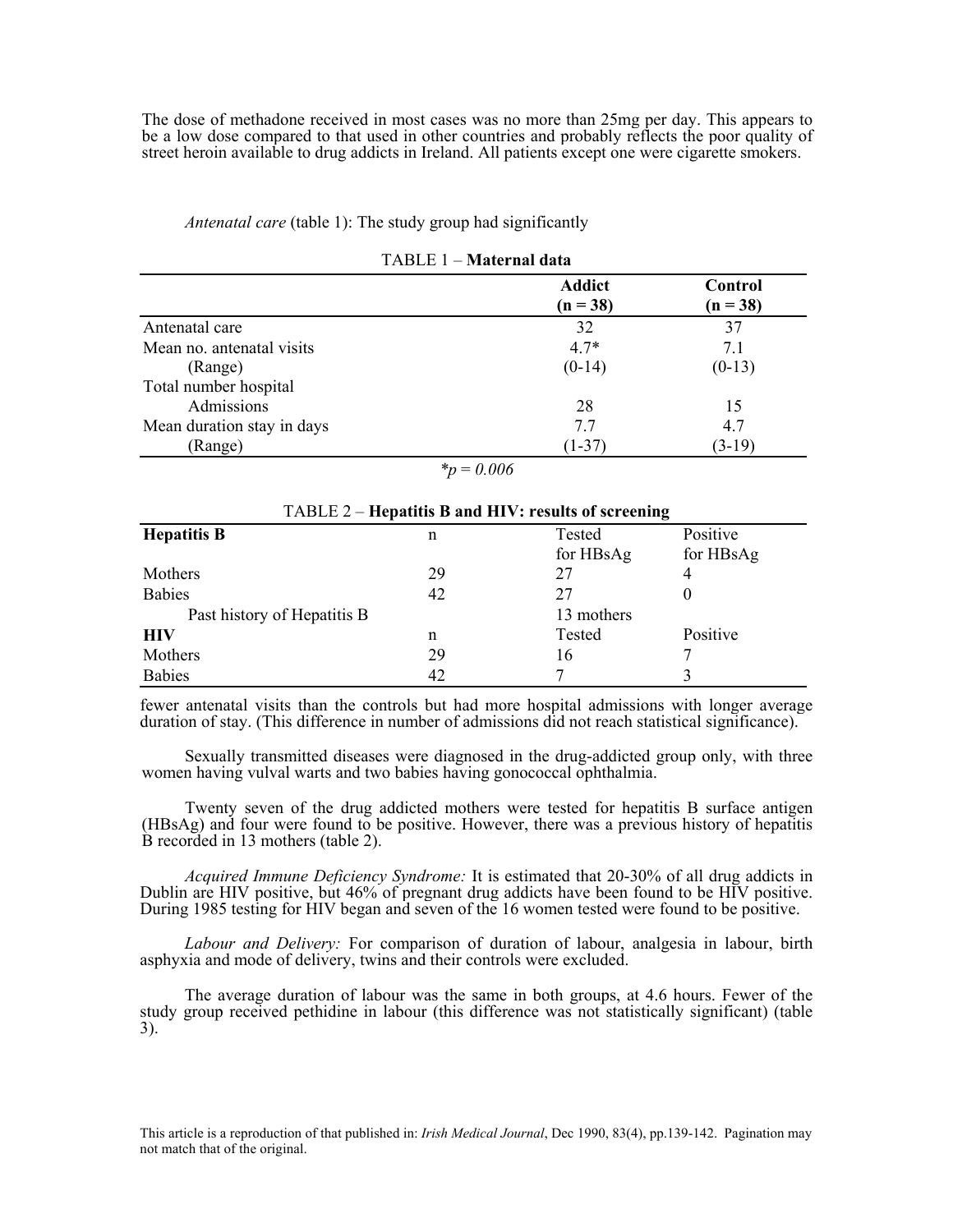In the study group, an emergency caesarean section was performed in only one case for fetal distress. Sixteen babies had meconium stained amniotic fluid, fetal bradycardia less than 100 per minute or both (compared to similar findings in 13 of the control babies). One baby in each group required endotracheal intubation for resuscitation. Only one baby had an Apgar score of less than seven at 1 minute, and no baby scored less than seven at 5 minutes.

 The mode of delivery showed little difference between the study and control group. There was one caesarean section in each group, with three forceps and one vacuum delivery in the study group, compared with one forceps and one vacuum delivery in the control group.

 *Neonatal data* (table 4): There were four sets of twins, an incidence of 10.5%, compared to the hospital incidence during the study period of 1.2%. There were no twins in the control group. Nineteen of the infants were male and 15 were female.

 Fourteen of the 42 babies were preterm, eight of them twins. For purposes of comparison, twins and their controls were excluded from examination of gestation and birth-weight. The mean gestation and mean birthweight were significantly lower in the study group compared to the controls.

 Thirty five of the 42 babies were admitted to the special care baby unit (SCBU), the majority for observation. The average duration of stay in hospital was 26 days, significantly greater than the average of nine days for the control babies. There were no stillbirths, but there was one neonatal death, due to complications of prematurity.

 In the group of 42 babies there were two congenital abnormalities, a gastrointestinal atresia and a dislocatable hip in a twin breech. In the control group there was one case of congenital heart disease.

 Five of the preterm babies, or 36%, developed respiratory distress syndrome (RDS), similar to an overall incidence of 26% among, all premature infants admitted to the special care baby unit (SCBU). One of the three preterm control babies developed RDS.

 Jaundice (serum bilirubin greater than 200 umol/1) occurred in five of the 28 term babies, giving an incidence of 18%, compared with 5.6% for the hospital population of term infants, and 5.7% of the control term babies. Four of these five mothers were on methadone. Only one of these babies required treatment with phototherapy. Twenty seven infants had serum tested for HBsAg in the neonatal period. There were no positive results.

 Seven babies out of the 42 have been tested for HIV antibody. Four have been found to be negative. Three babies have been found to be HIV positive. One of these had died from AIDS.

 *Withdrawal syndrome:* In four infants it was not possible to comment on withdrawal signs due to a complicated neonatal course, transfer to another hospital or missing records. Of the remaining 38, 32 or 84% showed signs of withdrawal. The features of withdrawal and the order of frequency of their occurrence are shown in table 5. Most babies developed withdrawal signs on day one or day two. All babies who developed features of withdrawal did so by seven days of age. In most cases withdrawal did not continue after 10 days of age.

 Convulsions which were ascribed to withdrawal *ie* no other identifiable cause found, occurred in four babies. The time of onset ranged from one to nine days of age.

 Despite swaddling, all of the babies who showed withdrawal signs, 10 were considered of sufficient severity to necessitate pharmacological treatment. Eight infants were treated with phenobarbitone alone. One baby was treated with diazepam and one baby received phenobarbitone, diazepam and papaveretum. Duration of treatment ranged from nine days to six months.

 None of these mothers wished to breast feed. In the control group, 13% of the babies were breast fed, while the overall rate of breast feeding in the hospital was 30%.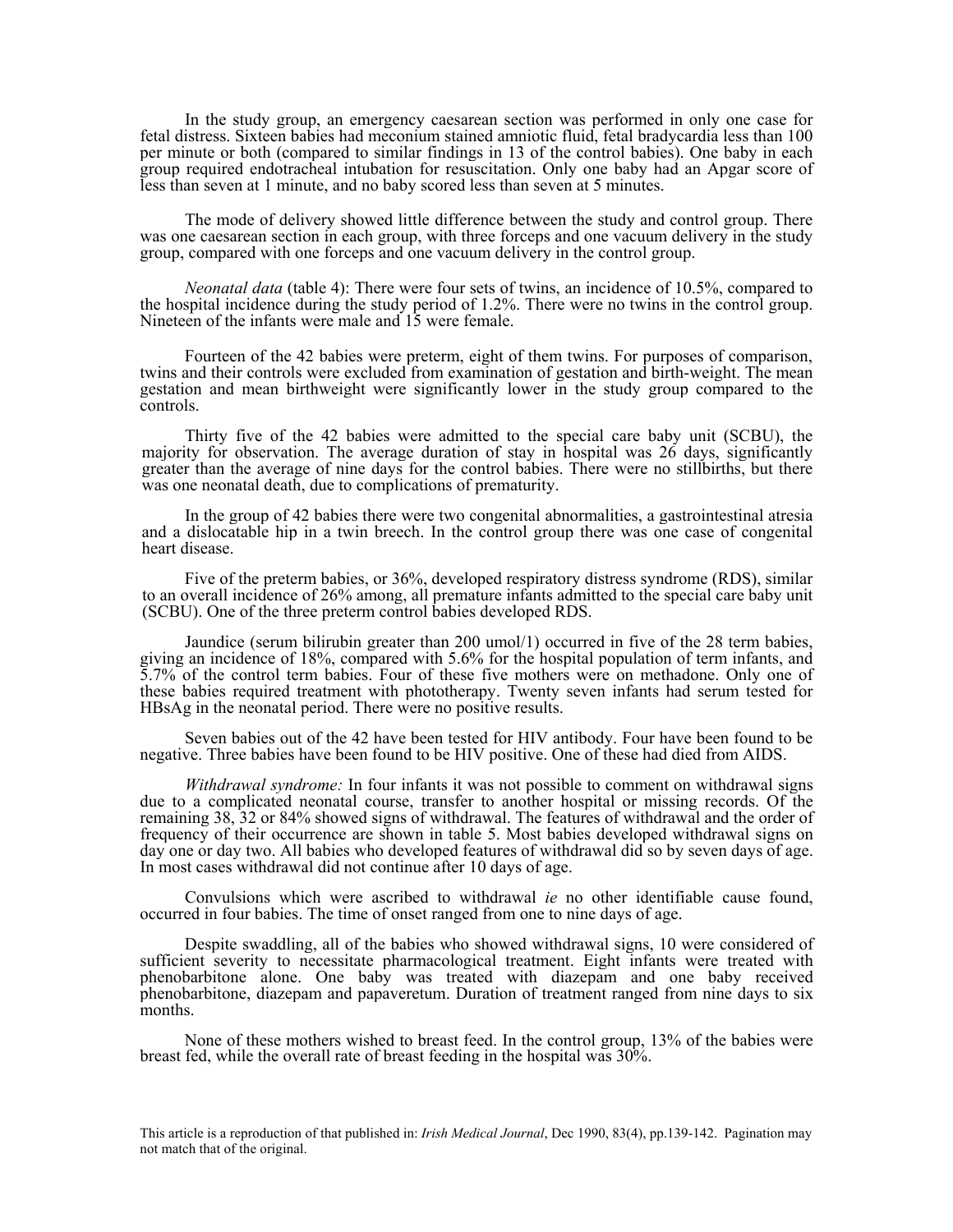| Analgesia                 | <b>Addict</b><br>$(n = 34) +$ | Control<br>$(n = 34) +$ |
|---------------------------|-------------------------------|-------------------------|
| Pethidine (total)         |                               | $\overline{17}$         |
| Pethidine along           | 10                            | 15                      |
| Pethidine + Nitrous oxide | 0                             |                         |
| Pethidine +GA*            | 0                             |                         |
| Pethidine -t- Epidural    |                               |                         |
| Nitrous oxide along       |                               |                         |
| Epidural alone            |                               |                         |
| GA alone                  |                               |                         |
| No analgesia              | 18<br>- -<br>.                |                         |

# TABLE 3 – **Analgesia in labour**

*+ Twins and their controls excluded* 

*\* GA = Genera/ anaesthetic*

TABLE 4 – **Neonatal data**

|                        | <b>Babies of</b>    | <b>Controls</b>      | Hospital   |
|------------------------|---------------------|----------------------|------------|
|                        | addicts             |                      | population |
| Mean gestation         |                     |                      |            |
| $(n = 34)$             | $38.1*$             | 39.3                 |            |
| (SD)                   | (2.2)               | (2.8)                |            |
| Mean birth weight (kg) |                     |                      |            |
| $(n = 34)$             | $2.85 +$            | 3.24                 |            |
| (SD)                   | (0.58)              | (0.64)               |            |
| Twins $(9)$            | $4/38$ (10.53%)     | $0/38(0\%)$          | $1.2\%$    |
| $95%$ ci               | $(2.94 - 24.8\%)$   | $(0-9.25%)$          |            |
| Congenital             |                     |                      |            |
| Abnormalities          | $2/42(4.8\%)$       | $1/38$ $(2.63\%)$    | 2.8%       |
| 95% ci                 | $(0.58 - 16.16\%)$  | $(0.07\% - 13.81\%)$ |            |
| R.D.S in preterm       |                     |                      |            |
| <b>Babies</b>          | $5/14$ $(35.7\%)$   | $1/3$ (33.3%)        | $26.4\%$   |
| 95% ei                 | $(12.76 - 64.86\%)$ | $(0.84 - 90.57\%)$   |            |
| Jaundice in            |                     |                      |            |
| term babies            | $5/28$ (17.9%)      | $2/35(5.71\%)$       | 5.6%       |
| $95%$ ci               | $(6.06 - 36.89\%)$  | $(0.7-19.16\%)$      |            |
|                        | s<br>0.001, 0.001   |                      |            |

*\* p = 0.006, + p = 0.004* 

*ci = confidence interval* 

# TABLE 5 – **Features of withdrawal syndrome (n = 38)**

|                    | No. of babies |
|--------------------|---------------|
| Irritability       | 24            |
| <b>Jitteriness</b> | 24            |
| Hyperthermia •     | 14            |
| Hypertonia         | q             |
| Feeding problems   | 8             |
| Diarrhoea +        |               |

This article is a reproduction of that published in: *Irish Medical Journal*, Dec 1990, 83(4), pp.139-142. Pagination may not match that of the original.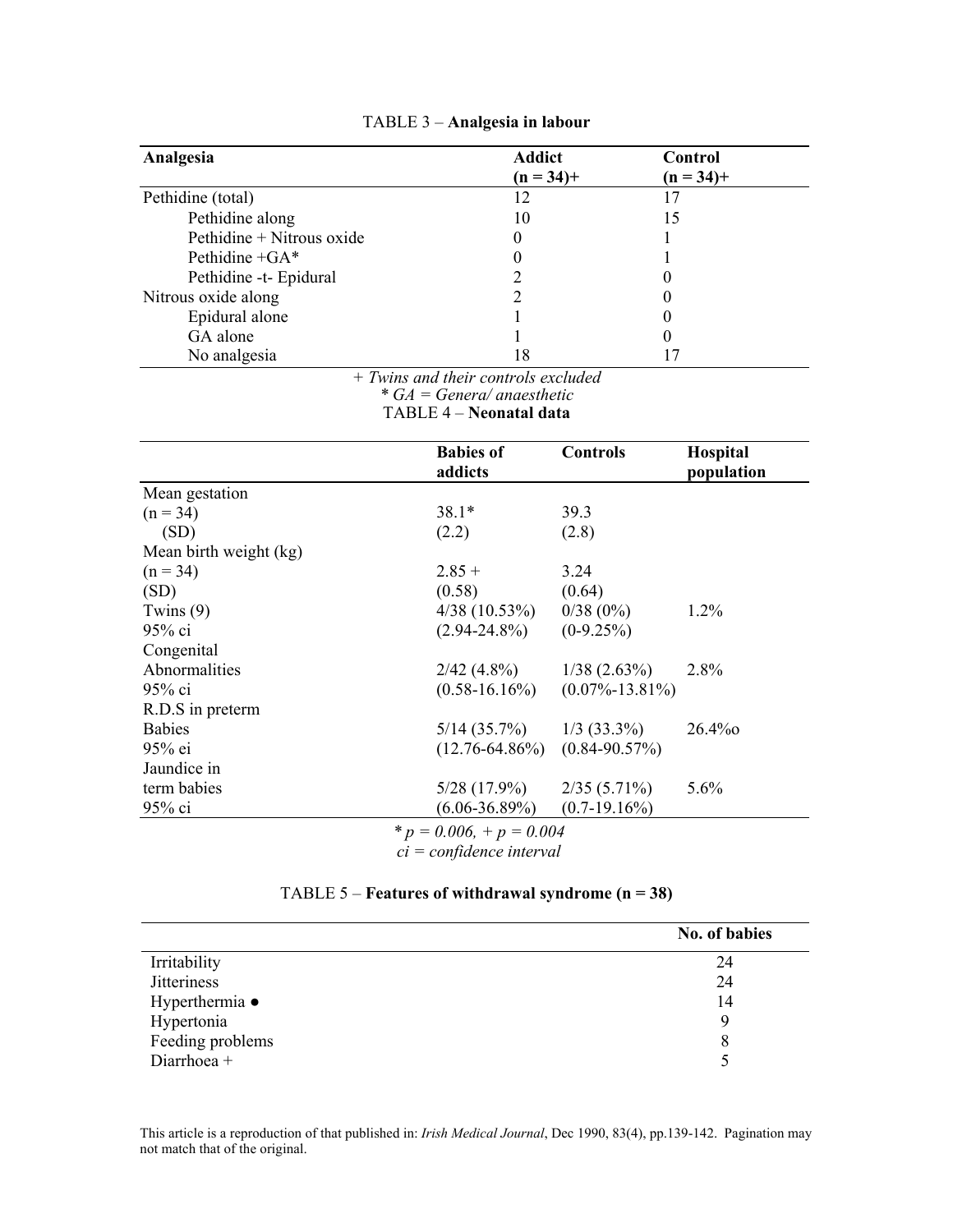| Convulsions             |  |
|-------------------------|--|
| Tachypnoea <sup>*</sup> |  |
| High-pitched cry        |  |
| Vomiting $+$            |  |

• *In absence of sepsis; + In absence of gastroenteritis; \* In absence of cardiac/respiratory disease* 

 *Follow-up:* Attendance for follow-up in the baby clinic of the hospital was quite good, with 33 mothers returning with their babies, the same as in the control group.

 According to the information available, the long term outcome for the babies is generally good. One baby developed hydrocephalus secondary to meningitis and had a shunt inserted. This baby had developmental delay. One baby has died from AIDS. One baby had mild developmental delay at 34 weeks. One infant was still hypertonic at six weeks but the mother refused to return with the baby for further follow-up.

 On later follow-up, 15 of the babies in the study group were in care. Ten babies were in the care of the Health Board, one under court order, and five were in the care of other family members. No babies in the control group were in care.

 After the birth of their babies the majority of mothers attended the Drug Treatment Centre for detoxification. However, most of them were known to have reverted to heroin use and one mother has since died due to an accidental overdose of drugs.

#### **Discussion**

We have seen a considerable rise in the numbers of drug-addicted pregnant women and their babies in Ireland, to an extent that may not be reflected in our Western European neighbours, perhaps due to the easier access to contraception and termination of pregnancy in these countries.

 In our study we found that narcotic addiction presented 'a wide range of physical and social hurdles to both mother and baby. Although very few of these women had a satisfactory home or stable relationship, most of them, once pregnant, wanted their child. The child often serves as a substitute for personal unfulfilled desires.<sup>3</sup>

 The infants appeared to tolerate labour and delivery well, with a low incidence of birth asphyxia. There have been conflicting findings from other studies on the relationship between narcotic addiction and birth asphyxia, with some studies finding no increased incidence of birth asphysia, $4\frac{3}{2}$  while other authors reported a significantly increased incidence.<sup>6,7</sup>

 In the early neonatal period, the main problems encountered by the babies of drug-addicted mothers were related to the high incidence of prematurity and the features of withdrawal syndrome. Problems at a later stage were mainly social in nature.

 We found an increased incidence of prematurity in our group at 33%. Prematurity has been associated with maternal narcotic abuse in other studies, the reported incidence varying from 18.5<sup>6</sup> and 24%<sup>8</sup> to 29.5%. Naeye *et al*<sup>10</sup> postulated that the increased incidence of premature deliveries in heroin addicted women might be explained by the fact that he found features of antenatal infection in almost 60% of heroin exposed infants or in their mothers A at the time of delivery and that this may have initiated labour.

 In our study, multiple births accounted for 10.5% of total I births, much higher than the general hospital population figure of 1.2%. A study of 830 drug dependent mothers<sup>6</sup> found an incidence of 3.4% of multiple births, significantly higher than the control group incidence of<br>incidence of 3.4% of multiple births, significantly higher than the control group incidence of 1.2%, although other authors did not find an increased incidence of twin deliveries.

This article is a reproduction of that published in: *Irish Medical Journal*, Dec 1990, 83(4), pp.139-142. Pagination may not match that of the original.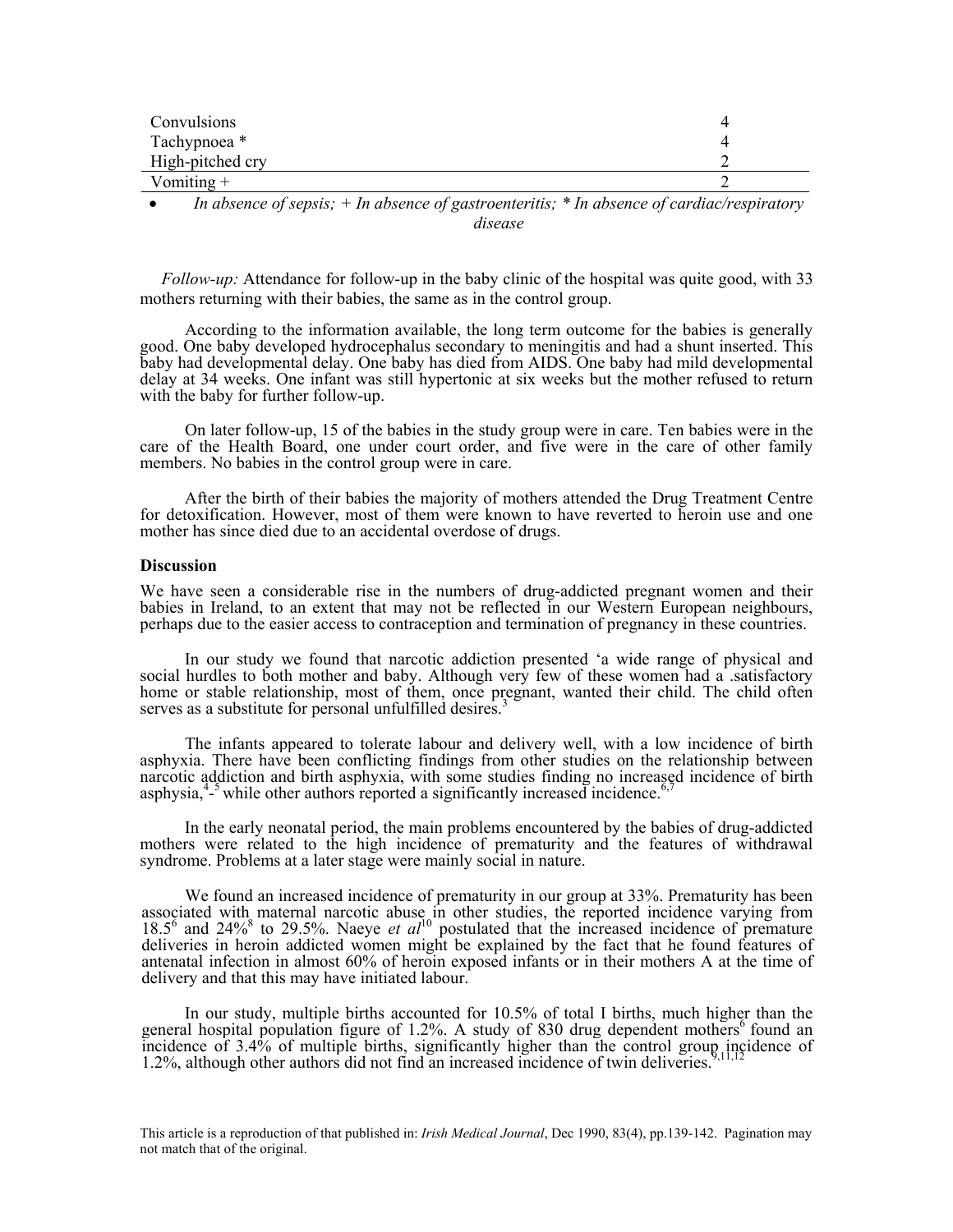Maternal use of narcotics does not seem to result in an increased incidence of congenital abnormality.<sup>7, 9, 11</sup> Although one study<sup>6</sup> found a significantly increased incidence of congenital malformation, the types of malformation were as varied as those seen in the control infants or in the general nursery population. Our finding of two abnormalities included only one which was potentially lethal.

 It has been suggested that severe hyperbilirubinemia is more common in babies of mothers treated with methadone than heroin.13 Of the term babies in our group we found a high incidence of jaundice and in four of five cases the mother was receiving methadone.

 Features of withdrawal syndrome were reported in most of the infants in the study group. It was not possible to correlate withdrawal symptoms with drug dosages and timing of administration as this was a retrospective study. Despite reports of late withdrawal in association with maternal methadone use, $14$  we found that no baby who had previously been a symptomatic was documented as developing withdrawal syndrome after the age of seven days. While in most cases the symptoms and signs were not considered of sufficient severity to warrant sedation, the possible long term effects of drug withdrawal must be considered. Some authors<sup>5</sup> treated all infants showing signs of withdrawal, regardless of severity. Phenobarbitone alone was found to I be a satisfactory treatment of withdrawal syndrome in most I of our cases. The dosage and duration of treatment required varied. Paregoric (camphorated tincture of opium) has "frequently been used in the treatment of neonatal narcotic withdrawal. Another study<sup>15</sup> found no obvious differences in short term outcome between phenobarbitone and paregoric treatment, although the phenobarbitone-treated infants required a shorter period of therapy.

 As it is not possible to predict which babies will develop signs of withdrawal and, in particular, those who will go on to have convulsions, it would seem wise to admit all babies of narcotic-addicted mothers to a special care unit for a period of observation of at least one week from birth. Her/linger *et al* 16 found that the mean time of onset of seizures was 10 days, this fact reinforcing the need for prolonged observation of some babies.

 Hepatitis B infection and AIDS may prove to be the major problems facing these mothers and babies in the long term. Many of the mothers had evidence of contact with hepatitis B virus. The hospital policy in the latter years of the study period was to immunise actively and passively the babies of mothers who were positive for HBsAg. While HBsAg screening of some of our infants did not reveal any positive results, this would reflect only the transplacental spread. Birth is the time when a baby is most likely to contract hepatitis B from the mother,  $^{17,18}$  and therefore is the time when a baby is most likely to contract hepatitis B from the mother,  $\log$  long term follow-up of hepatitis status on these babies would be appropriate.

 Testing for HIV was first introduced in the Coombe hospital in mid-1985 and problems associated with having results of this test have become apparent, with many mothers becoming depressed and showing signs of inability to cope when told that they or their babies are antibody positive. Several mothers have expressed feelings of isolation due to the attitude of hospital staff towards them on being made aware of their positive antibody status. Considerable psychosocial support is required prior to and after testing. If a good rapport between patient, social worker and doctor has not been established it is generally preferable to defer testing. Children who are HIV positive will also present a problem in relation to foster care and adoption.

 While the problem of narcotic use may be here to stay, there are ways in which the general health and wellbeing of the mother and baby involved may be improved. Areas in which there is scope for improvement in the care of these patients are in better education of the mother with regard to regular antenatal care, more comprehensive assessment of social circumstances antenatally, and advice on family planning; an observation period of at least one week for all babies (preferably with mothers remaining in hospital) and early recognition and treatment of withdrawal syndrome in babies, with a standard treatment programme. These babies will require a standardised regime of follow-up for the first few years of life which would include developmental assessment, and screening and treatment for hepatitis B and AIDS. There are many practical difficulties to be overcome and co-operation between hospital services and community care is essential to ensure the best possible care for this highly at-risk group.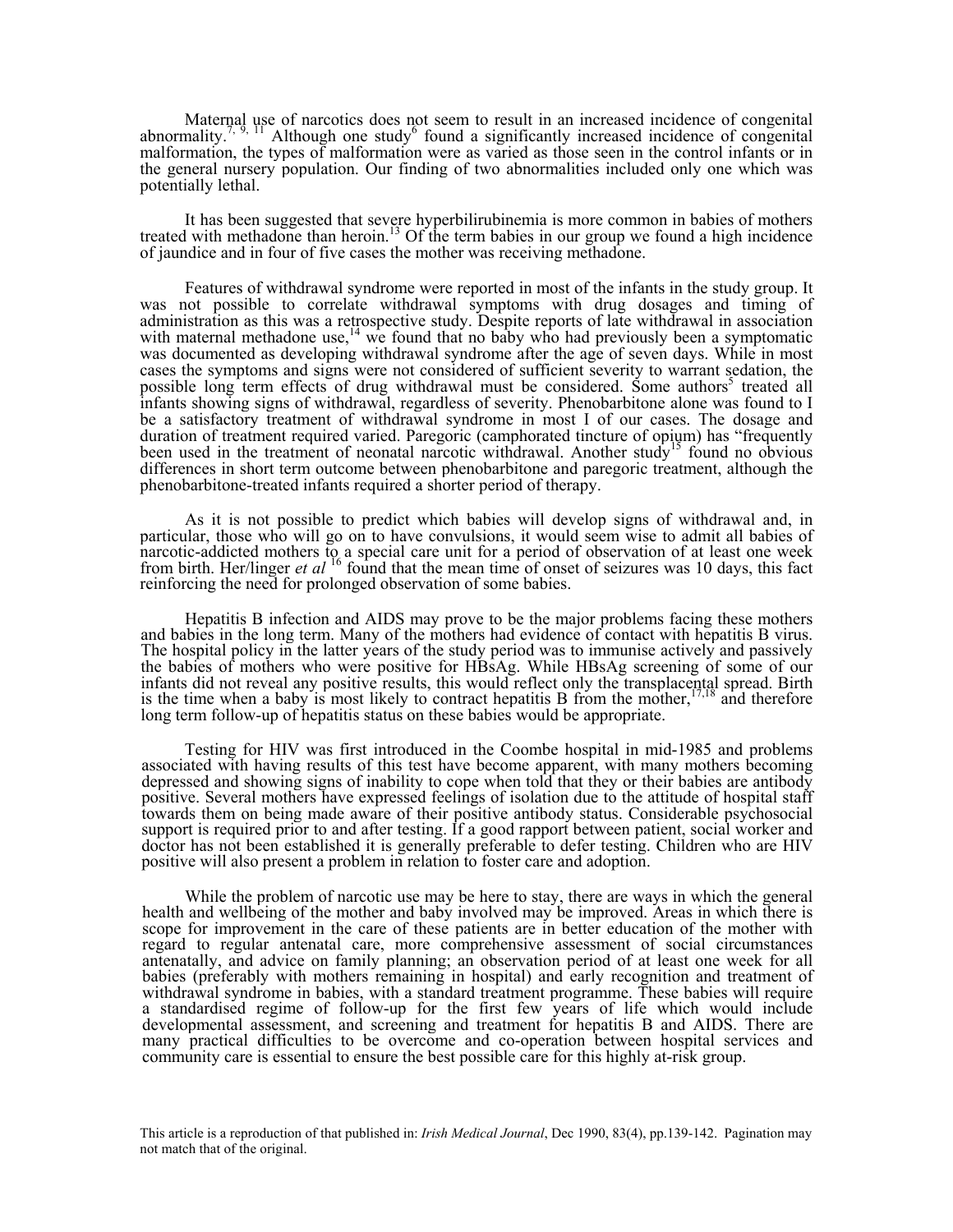Above all, an in view of the widespread hysteria concerning AIDS, we feel that particular care should be taken to avoid treating these mothers and babies as social outcasts.

### **Acknowledgements**

The authors wish to thank R Conroy, P Crowley, F Salmon and medical records staff, Coombe Hospital.

## **References**

- 1. Ryan A, Magee T, Stafford Johnson S, Griffin E and Kelly MG. The emergence of maternal drug addiction as a problem in Ireland 1981. *Ir Med J* 1983; **76**: 86-9.
- 2. *Documents Geigy. Scientific Tables,* 6th edn. Edited by K. Diem. Geigy (UK) Ltd., Macclesfield 1968.
- 3. Stauber M, Schwerdt m and Tylden E. Pregnancy, birth and puerperium in women suffering from heroin addiction. *Journal of Psychosomatic Obstetrics and Gynaecology*  1982; 1-3/4: 128-37.
- 4. Strauss ME, Andresko M, Stryker JC, Wardell JN and Dunkel LD. Methadone maintenance during pregnancy: Pregnancy, birth and neonate characteristics. *Am J Obstet Gynaecol*  1974; **120**: 895-900.
- 5. Harper RG, Solish G, Feingold E, Gersten-Woolf NB and Sokal MM. Maternal ingested methadone, body fluid methadone, and the neonatal withdrawal syndrome. *Am J Obstet Gynecol* 1977; **129**: 417-24.
- 6. Ostrea EM and Chavez CJ. Perinatal problems (excluding neonatal withdrawal) in maternal drug addiction: A study of 830 cases. *J Pediatr* 1979; **94**: 292-5.
- 7. Olofsson M, Buckley W, Andersen GE and Friis-Hansen B. Investigation of 89 children born by drug-dependent mothers. *Acta Paediatr Scand* 1983; **72**: 403-6.
- 8. Ficker HS and Segal S. Narcotic addiction, pregnancy, and the newborn. *Am J Dis Child*  1978; **132**: 360-6.
- 9. Stone ML, Salerno LJ, Green M and Zelson C. Narcotic addiction in pregnancy. *Am J Obstet Gynecol* 1971; **109**: 716-20.
- 10. Naeye RL, Blanc W, Le Blanc W and Khatamee MA. Fetal complications of maternal heroin addiction: Abnormal growth, infections, and episodes of stress. *J Pediatr* 1973; **83**: 1055-61.
- 11. Wilson GS, Desmond MM and Wait RB. Follow-up of methadone-treated and untreated narcotic-dependent women and their infants: Health, developmental, and social implications. *J Pediatr 1981-* **98**-716-22.
- 12. Kandall SR, Albin S, Lowinson J, Berle B, Eidelman AI and Gartner LM. Differential effects of maternal heroin and methadone use on birthweight. *Pediatrics* 1076; **58**: 681-5.
- 13. Zelson C, Lee SJ and Casalino M. Neonatal narcotic addiction. Comparative effects of maternal intake of heroin and methadone *N Engl J Med* 1973; **289**: 1216-20.
- 14. Kandall SR and Gartner LM. Late presentation of drug withdrawal symptoms in newborns. *Am J Dis Child* 1974; **127**: 58-61.
- 15. Carin I, Glass L, Parekh A, Solomon N, Steigman J and Wong S. Neonatal methadone withdrawal. *Am J Dis Child* 1983; **137**: 1166-9^
- 16. Herzlinger RA, Kandall SR and Vaughan HG. Neonatal seizures associated with narcotic withdrawal. *J Pediatr* 1977; **91**: 638-41.
- 17. Chaudhary RK. Perinatal transmission of hepatitis B virus. *Can Med Assoc J* 1983; **128**: 664-6.
- 18. Lee AKY, Ip HMH and Wong VCW. Mechanisms of maternal-fetal transmission of hepatitis B virus. *J Infect Dis* 1978; **138**: 668-71.